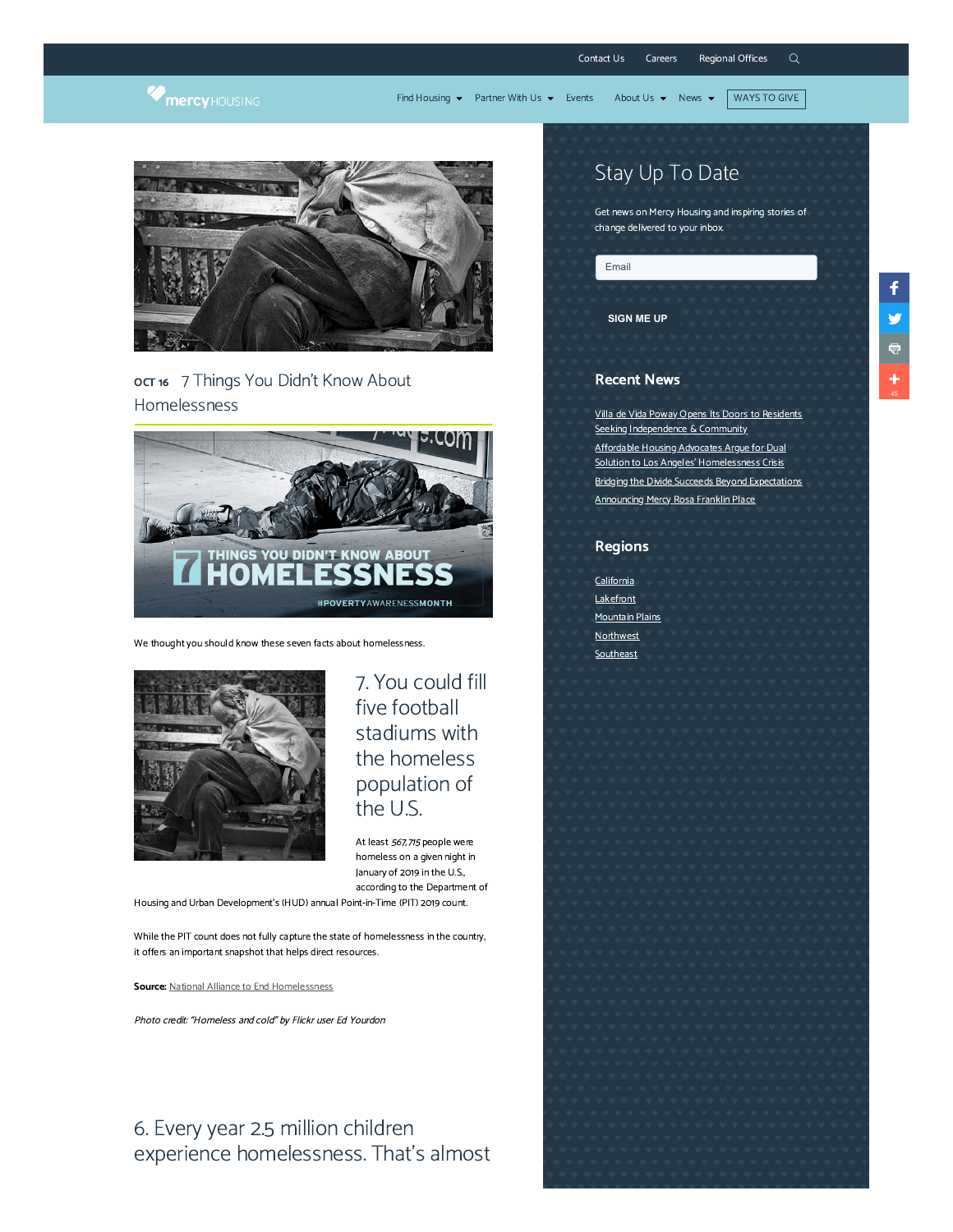

Photo credit: Fairuz Othman

#### the entire population of Chicago.

One in every 30 children experiences homelessness every year in the U.S. Children are homeless in every city and state nationwide.

Source: [American](https://www.air.org/center/national-center-family-homelessness#:~:text=A%20staggering%202.5%20million%20children,children%20in%20the%20United%20States.) Institutes For Research



5. 40% of homeless school-age children have a mental health problem.

Experiencing homelessness as a child may lead to changes in brain architecture, one report notes. These changes can

hinder learning, the handling of emotions, the forging of relationships, and more.

**Source: [American](https://jaacap.org/article/S0890-8567(14)00798-9/pdf#:~:text=Overall%2C%2010%25%20to%2026%25,National%20Survey%20of%20America) Institutes For Research** 

![](_page_1_Picture_10.jpeg)

4. More than half of homeless veterans have a mental and/or physical disability.

There are nearly 37,085

homeless veterans in the country. Veterans are more likely than non-veterans to experience homelessness, especially if they have a low income, a mental health problem, or a history of substance abuse. Many also struggle with traumatic brain injuries (TBIs) or post-traumatic stress disorder (PTSD), both big risk factors for homelessness.

 $\frac{1}{2}$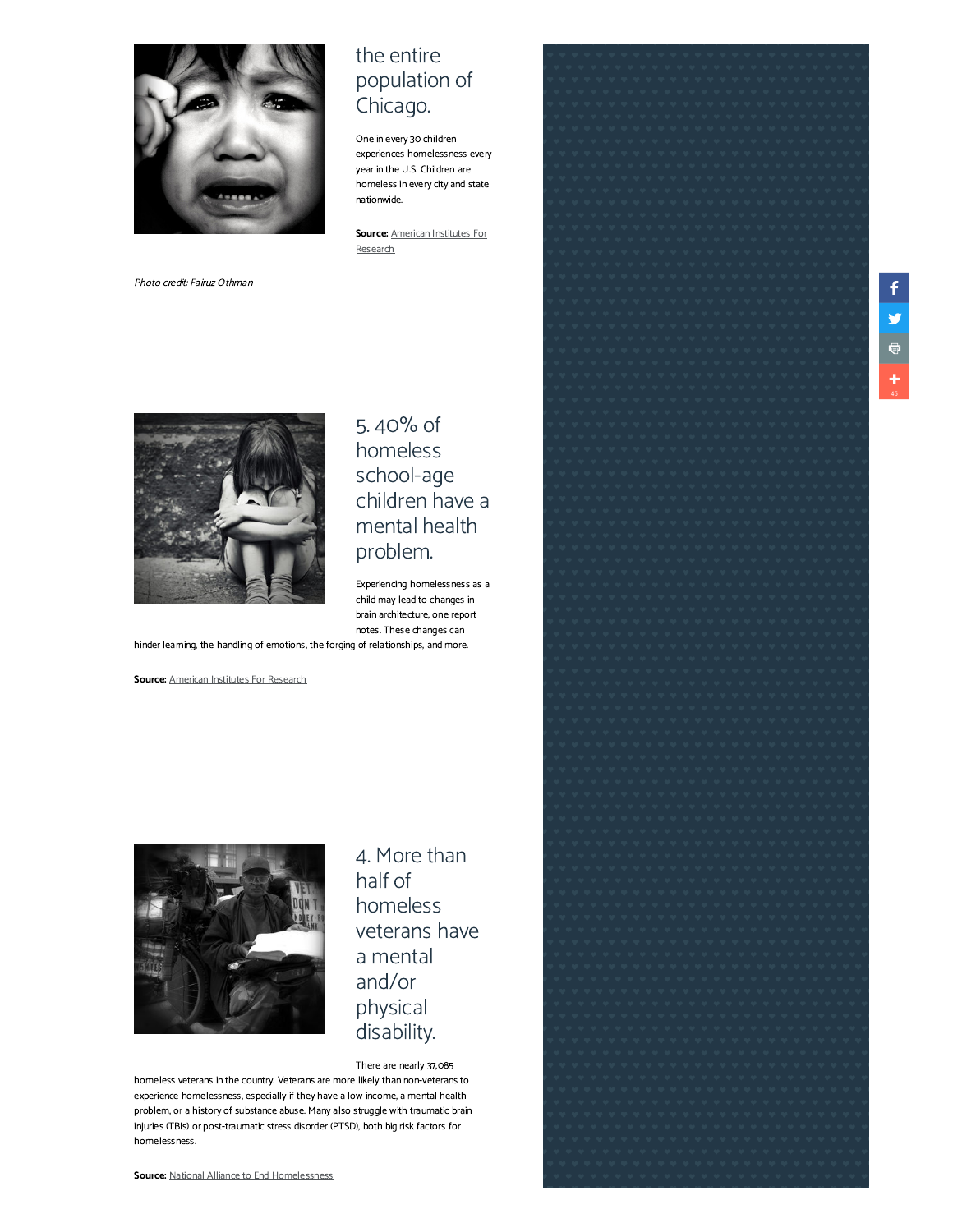3. On a single night in 2019, homeless services providers had more than 48,000 beds set aside for survivors of

#### domestic violence

Many people are homeless because they have left an abusive partner. Abusive people may control a house's finances, and/or keep their partners from socializing. When the survivor decides to leave, he or she may find him or herself without a credit or employment history, money, a support network, or landlord references, increasing their risk of becoming homeless.

Source: National Alliance to End [Homelessness](http://www.endhomelessness.org/pages/domestic_violence)

#### 2. Being homeless could take 20-30 years off your life.

Homeless people have an average life expectancy of 50 years old. This short life expectancy is tragic but not necessarily surprising, given that people who are homeless are more likely to get sick, struggle with mental health and/or substance abuse, and are often victims of violence.

Every year on the longest night of the year, cities nationwide mourn the loss of people who

died on the street in their communities.

Source: National Coalition for the [Homeless](https://nationalhomeless.org/category/mortality/)

Photo: A list of people who died on the streets of Denver, CO December 2014 through December <sup>2015</sup>

#### 1. Anyone could be at risk of homelessness.

While hundreds of thousands struggle with homelessness, millions more are living paycheck to paycheck and at risk of becoming homeless. One unexpected event, like a car breaking down, can put them on the street.

![](_page_2_Picture_12.jpeg)